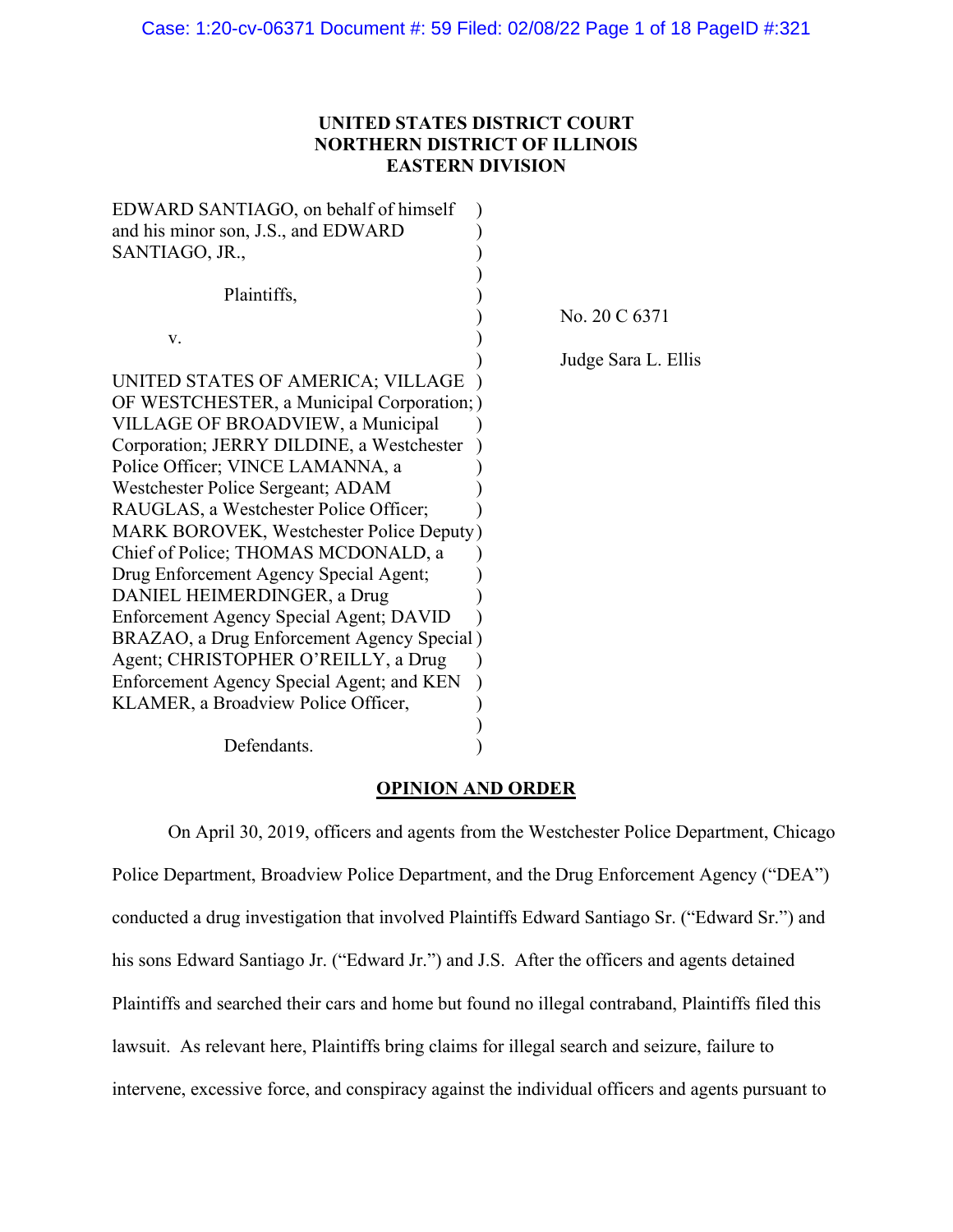42 U.S.C. § 1983 and *Bivens v. Six Unknown Named Agents*, 403 U.S. 388 (1971). The DEA Agents—Thomas McDonald, Luke Murphy, Daniel Heimerdinger, David Brazao, and Christopher O'Reilly—have filed a motion to dismiss the first amended complaint pursuant to Federal Rule of Civil Procedure 12(b)(6). Because the Court finds that Plaintiffs have sufficiently placed the DEA Agents on notice of the claims against them and that qualified immunity does not protect the DEA Agents from liability at the pleading stage, the Court denies the DEA Agents' motion to dismiss.

## **BACKGROUND**[1](#page-1-0)

On April 30, 2019, in connection with a larger drug investigation, the Westchester Police Department requested a K-9 police dog sniff on a Chrysler Sebring parked outside of Plaintiffs' house. Ken Klamer, a Broadview Police Officer, responded to the request and conducted a K-9 police dog sniff on the Sebring in the presence of at least one other Westchester Police Officer, Jerry Dildine, and/or an unidentified DEA Agent. The K-9 police dog did not positively alert to the presence of illegal drugs. But Klamer either indicated to Dildine, Vince Lamanna, a Westchester Police Sergeant, and other Westchester police and/or DEA Agents that a positive dog sniff had occurred despite knowing it did not meet the training criteria for a positive alert, or he told those on the scene that a positive dog sniff had not resulted. The officers and/or agents, including Dildine and Lamanna, nonetheless had the Sebring towed to the Westchester Police Department.

Later that day, nineteen-year-old Edward Jr. waited for his father, Edward Sr., and nineyear-old younger brother, J.S., to come home so that they could all go out to eat at a restaurant.

<span id="page-1-0"></span> $<sup>1</sup>$  The Court takes the facts in the background section from Plaintiffs' first amended complaint and</sup> presumes them to be true for the purpose of resolving the DEA Agents' motion to dismiss. *See Phillips v. Prudential Ins. Co. of Am.*, 714 F.3d 1017, 1019–20 (7th Cir. 2013). As discussed below, the Court does not find it appropriate to consider the exhibits the DEA Agents have attached to their motion to dismiss at this stage.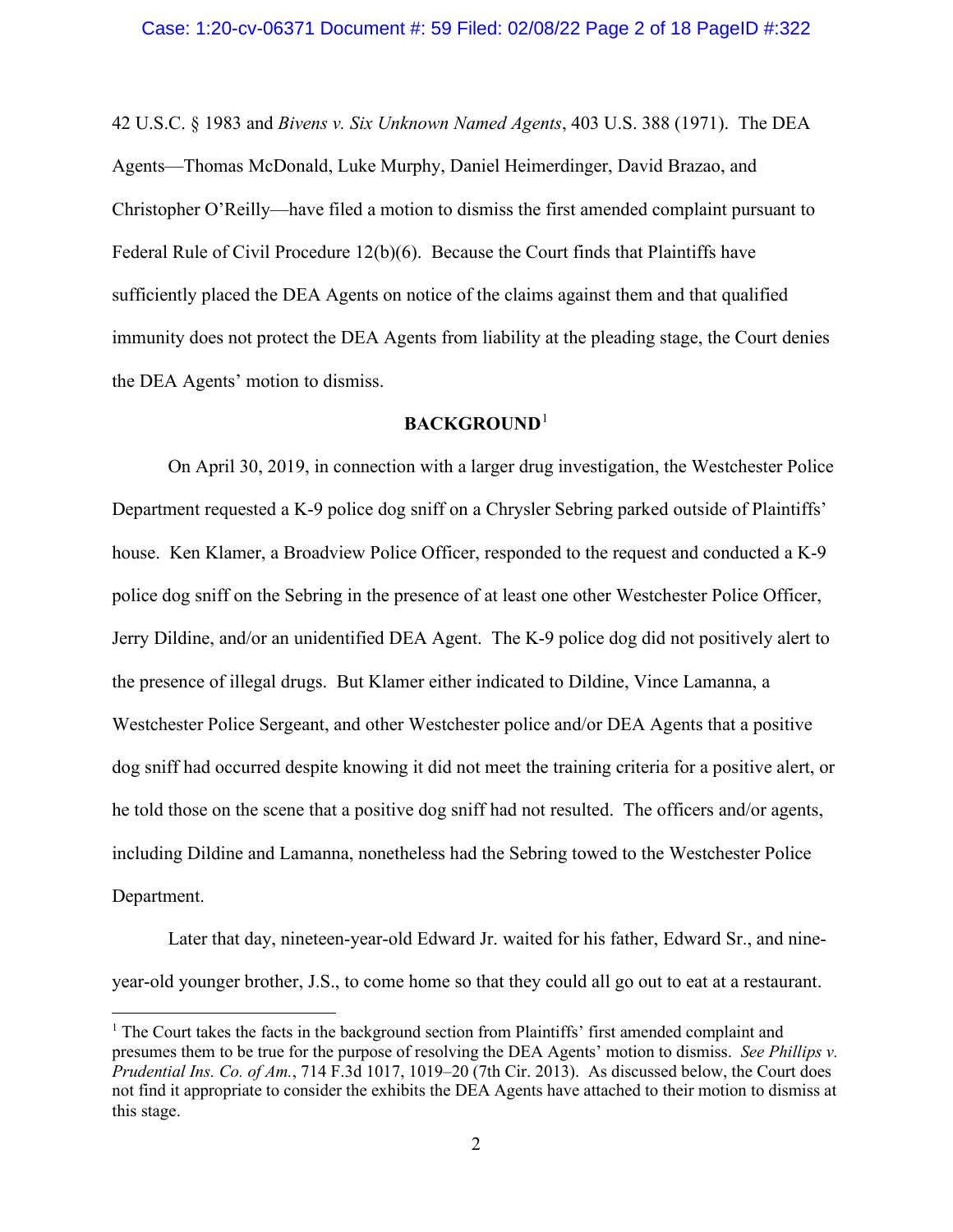### Case: 1:20-cv-06371 Document #: 59 Filed: 02/08/22 Page 3 of 18 PageID #:323

When Edward Sr. and J.S. arrived home in their Dodge Durango, Edward Sr. noticed that the Sebring was not parked on the street outside the house where he had left it. Believing someone had stolen the Sebring, Plaintiffs set off in their Durango to the Westchester Police Department to report the Sebring as missing. Edward Sr. drove, with Edward Jr. in the back seat and J.S. in the front passenger seat.

Within a block of leaving their home, several officers and agents—Dildine, Lamanna, Adam Rauglas, a Westchester Police Officer, Mark Borovek, the Westchester Deputy Chief of Police, McDonald, Murphy, Heimerdinger, and either Brazao or O'Reilly—pulled over the Dodge Durango in a felony traffic stop. Lamanna and Borovek directed the stop, although the other officers and agents had agreed to the plan. The officers and agents pointed their weapons at Plaintiffs and shouted at them aggressively. Plaintiffs became anxious, with J.S. repeating "Dad, Dad, we didn't do anything." Doc. 22 ¶ 43. Edward Sr. attempted to calm his son down and told the officers and agents that J.S. was only nine years old. The officers and agents continued pointing their guns at Plaintiffs, swearing at them, telling them to stop talking, and threatening to shoot them. The officers and agents ordered Plaintiffs out of the car and told Edward Sr. to throw the keys out the window. Plaintiffs complied, after which the officers and agents handcuffed Edward Sr. and Edward Jr. and transported Plaintiffs to the Westchester Police Department. The officers and agents also searched the Durango and later towed it to the Westchester Police Department.

Upon arrival at the police station, Edward Sr. remained handcuffed in an interview room, with Edward Jr. handcuffed in a separate cell. Although J.S. was not handcuffed or placed in a holding cell, he remained at the station despite Edward Sr.'s requests that the officers call Edward's wife to pick up J.S. While at the police station, Edward Sr. noticed that the agents and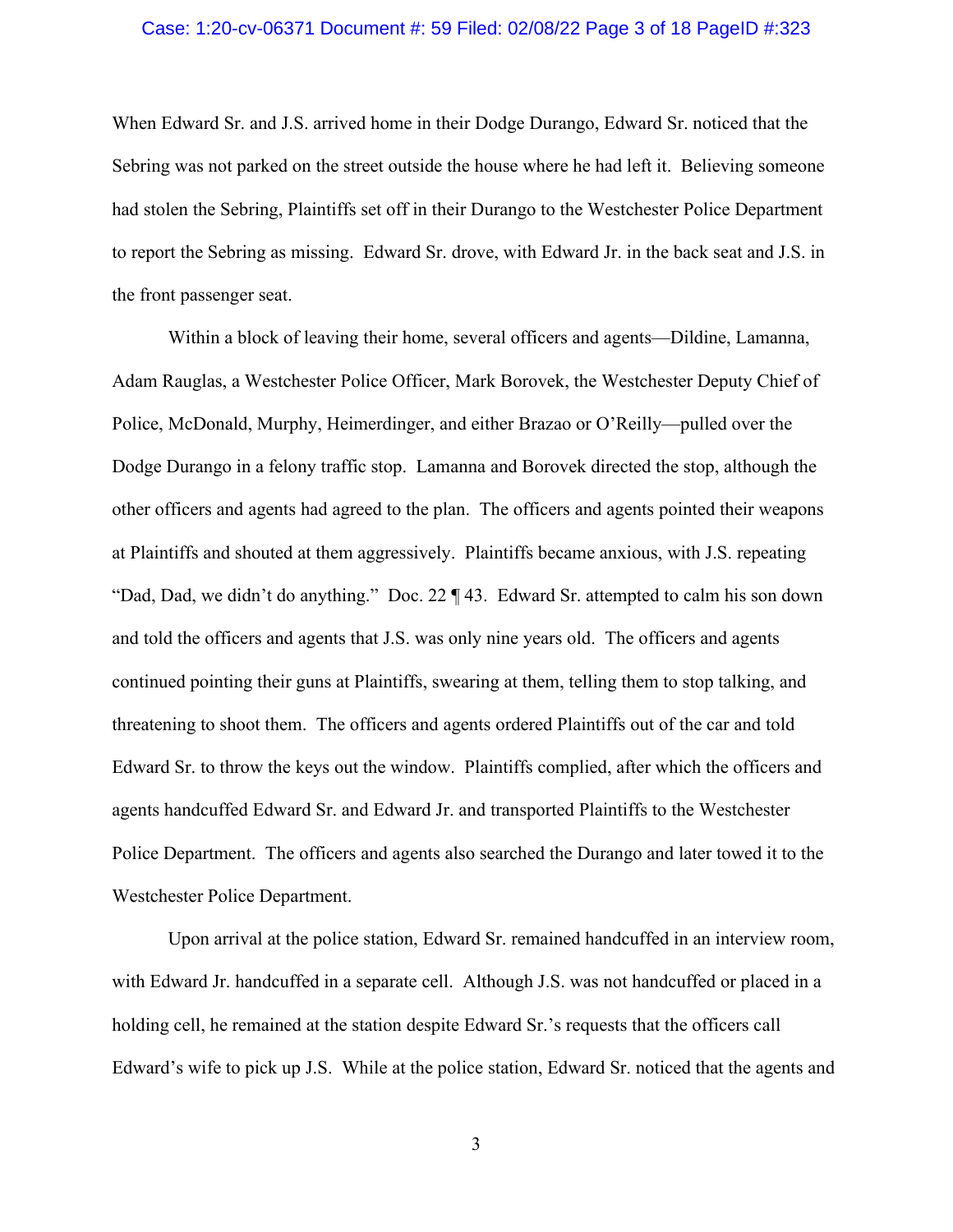### Case: 1:20-cv-06371 Document #: 59 Filed: 02/08/22 Page 4 of 18 PageID #:324

officers had searched both the Sebring and Durango. Toward the end of Plaintiffs' detention, McDonald coerced Edward Sr. into signing two consent forms to allow DEA agents to search his home and vehicles. To obtain his signature, McDonald told Edward Sr. that if he did not sign the consent form, he, along with Edward Jr., would have to remain at the police station overnight. After his release from custody, Edward Sr. learned from neighbors that DEA agents, along with the other officers, had searched his home before he signed the consent form. Klamer conducted another K-9 dog search and a ComEd worker also participated in the search. Ultimately, the officers and agents did not find any illegal contraband in the Sebring, Durango, or house.

### **LEGAL STANDARD**

A motion to dismiss under Rule 12(b)(6) challenges the sufficiency of the complaint, not its merits. Fed. R. Civ. P. 12(b)(6); *Gibson v. City of Chicago*, 910 F.2d 1510, 1520 (7th Cir. 1990). In considering a Rule 12(b)(6) motion, the Court accepts as true all well-pleaded facts in the plaintiff's complaint and draws all reasonable inferences from those facts in the plaintiff's favor. *Kubiak v. City of Chicago*, 810 F.3d 476, 480–81 (7th Cir. 2016). To survive a Rule 12(b)(6) motion, the complaint must assert a facially plausible claim and provide fair notice to the defendant of the claim's basis. *Ashcroft v. Iqbal*, 556 U.S. 662, 678 (2009); *Bell Atl. Corp. v. Twombly*, 550 U.S. 544, 555 (2007); *Adams v. City of Indianapolis*, 742 F.3d 720, 728–29 (7th Cir. 2014). A claim is facially plausible "when the plaintiff pleads factual content that allows the court to draw the reasonable inference that the defendant is liable for the misconduct alleged." *Iqbal*, 556 U.S. at 678.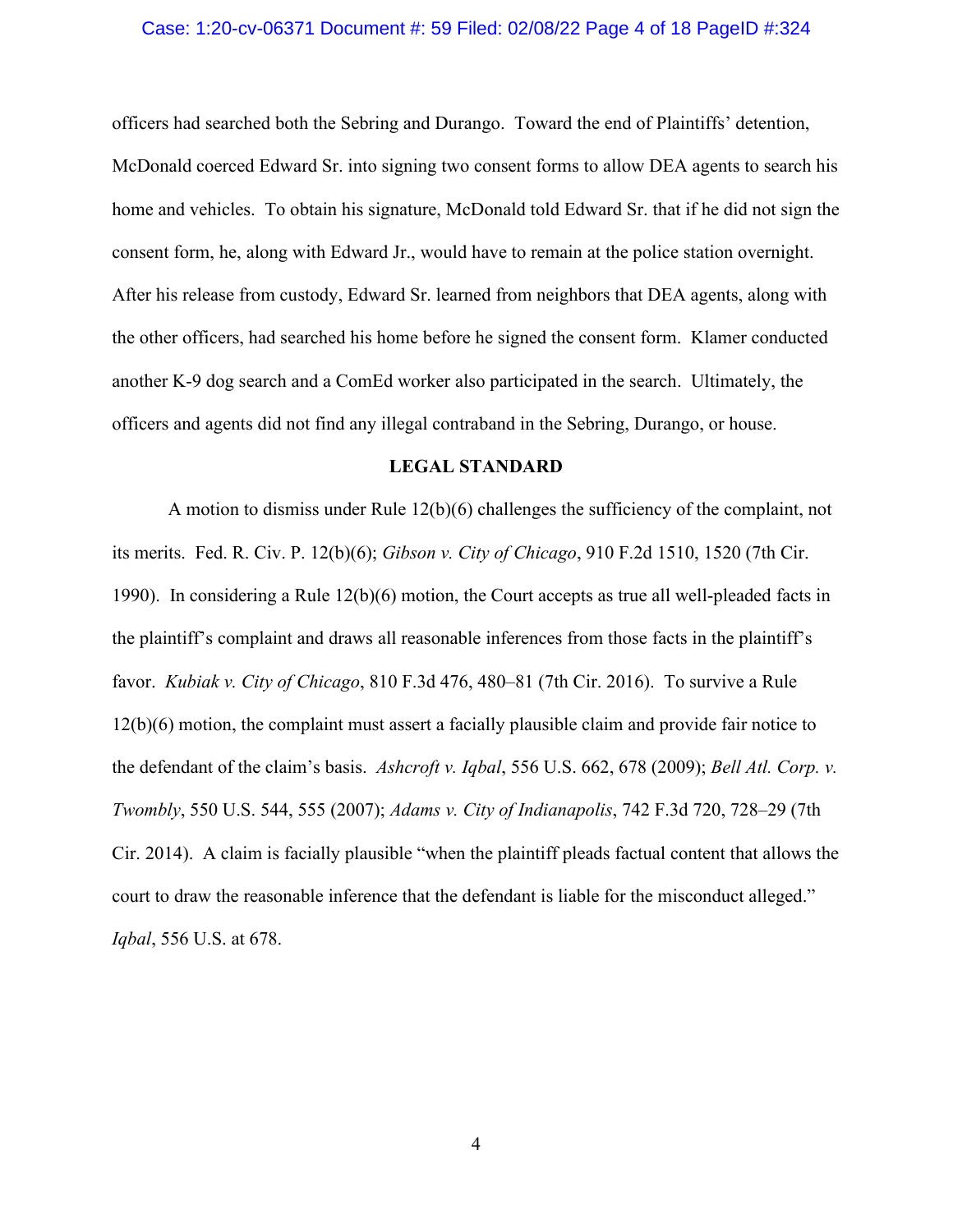#### **ANALYSIS**

#### **I. Materials Attached to the DEA Agents' Motion to Dismiss**

In connection with their motion to dismiss, the DEA Agents attached police reports and body camera footage concerning the incident, as well as the consent form to search Plaintiffs' home, which Edward Sr. signed. They argue that the Court should consider the reports, video, and consent form because Plaintiffs reference them in the first amended complaint. Although the Court normally cannot consider extrinsic evidence without converting a motion to dismiss into one for summary judgment, *Jackson v. Curry*, 888 F.3d 259, 263 (7th Cir. 2018), the Court may consider "documents that are central to the complaint and are referred to in it" in ruling on a motion to dismiss, *Williamson v. Curran*, 714 F.3d 432, 436 (7th Cir. 2013). The extrinsic evidence must also be "concededly authentic." *Tierney v. Vahle*, 304 F.3d 734, 738 (7th Cir. 2002).

In the first amended complaint, Plaintiffs allege that the K-9 dog's behavior, captured on video and described in police reports, did not indicate a positive alert on the Sebring and that Klamer knew this and failed to properly communicate it to the other officers on the scene or otherwise did not know how to properly interpret the K-9's behavior. Doc. 22 ¶ 35. The DEA Agents argue that this allegation allows the Court to consider the reports and video to conclude that the DEA Agents had no involvement in the dog sniff of the Sebring. But the Court does not find Plaintiffs opened the door in the first amended complaint to consideration of this evidence for purposes of determining the DEA Agents' involvement on a motion to dismiss. Doing so would require the Court to improperly make credibility determinations and findings of fact about the events in question at the pleading stage.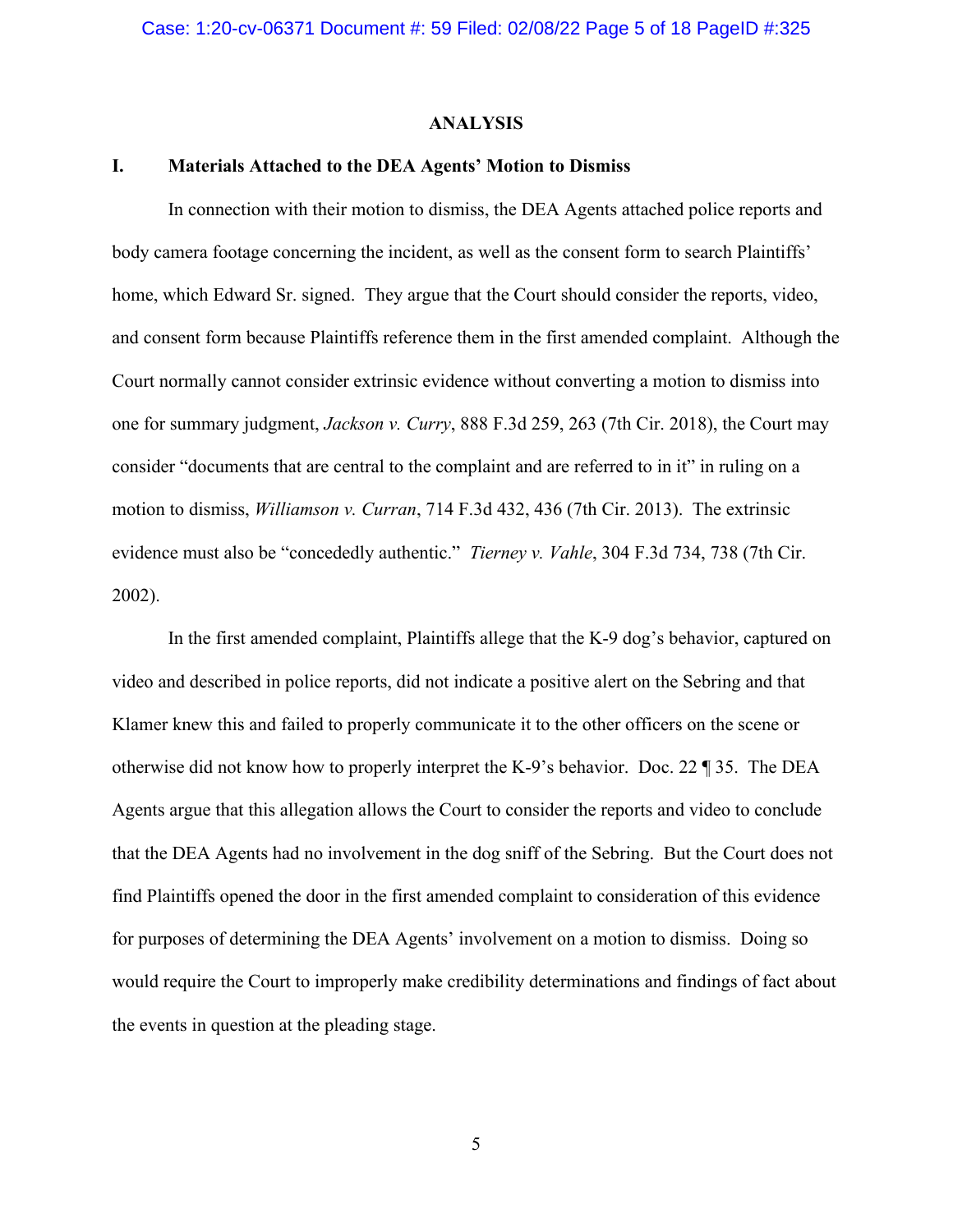#### Case: 1:20-cv-06371 Document #: 59 Filed: 02/08/22 Page 6 of 18 PageID #:326

As for the consent form, the Court similarly finds that consideration of this form would result only in a swearing contest. The consent form states that Edward Sr. freely consented to the search and had not been threatened or coerced in any way, Doc. 41-4 at 2, which contradicts Plaintiffs' allegations that McDonald coerced Edward Sr. into signing the form, Doc. 22  $\P$  65– 66. The DEA Agents have not pointed to any authority indicating that the statements on the consent form preclude Plaintiffs from contesting the voluntariness of Edward Sr.'s consent, which, indeed, remains a factual question based on the totality of the circumstances. [2](#page-5-0) *United States v. Thurman*, 889 F.3d 356, 367 (7th Cir. 2018). Given the factual nature of the inquiry, the Court does not find it appropriate to consider the contents of the consent form at the motion to dismiss stage. Therefore, the Court proceeds to address the DEA Agents' arguments without taking into account the police reports, video, or consent form.

### **II. Group Pleading**

Moving on to the substance of the DEA Agents' arguments for dismissal, they first argue that Plaintiffs have inappropriately engaged in group pleading, referring collectively to the DEA Agents without specifically tying each of the individual DEA Agents to any alleged unconstitutional conduct. Rule 8(a) does not require a plaintiff, "without the benefit of discovery, to connect every single alleged instance of misconduct in the complaint to every single specific [defendant]." *Koh v. Graf*, No. 11-cv-02605, 2013 WL 5348326, at \*4 (N.D. Ill. Sept. 24, 2013). Nonetheless, "[e]ach defendant is entitled to know what he or she did that is asserted to be wrongful." *Bank of Am., N.A. v. Knight*, 725 F.3d 815, 818 (7th Cir. 2013). Group pleading that refers to a group of defendants collectively suffices under Rule 8 when a plaintiff

<span id="page-5-0"></span><sup>2</sup> The DEA Agents cite to *United States v. Renken*, 474 F.3d 984 (7th Cir. 2007), for the proposition that "a suspect's consent to search his home and vehicle may be voluntary where the consent form contains express terms that the suspect was not required to give consent." Doc. 41 at 13. But *Renken* did not solely consider the consent form in determining the voluntariness of consent and instead used that as one of many factors in determining if any evidence of coercion existed. 474 F.3d at 988.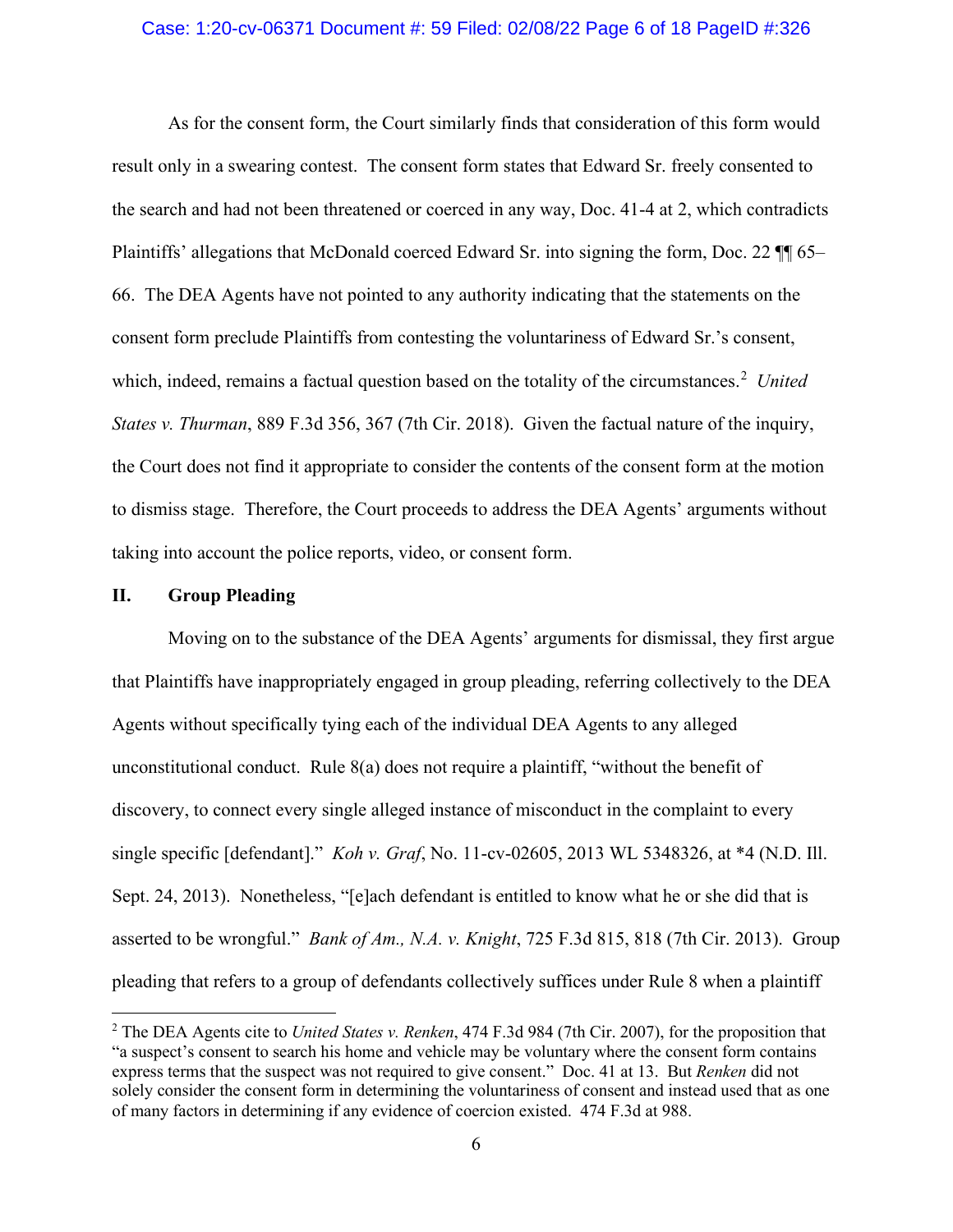#### Case: 1:20-cv-06371 Document #: 59 Filed: 02/08/22 Page 7 of 18 PageID #:327

provides enough detail about the nature of the allegations to put each defendant on fair notice of the claims. *See Sanders v. City of Chicago Heights*, No. 13 C 0221, 2014 WL 5801181, at \*3 (N.D. Ill. Nov. 7, 2014) ("[A]ll that is required at this stage of the proceedings is that Plaintiff put Defendant Officers on notice of his claims by alleging a short and plain statement showing that he is entitled to relief."); *Frazier v. U.S. Bank Nat'l Ass'n*, No. 11 C 8775, 2013 WL 1337263, at \*3 (N.D. Ill. Mar. 29, 2013) (collecting cases). And allegations directed at multiple defendants may suffice to plead personal involvement when they clearly pertain to all of those defendants. *Brooks v. Ross*, 578 F.3d 574, 582 (7th Cir. 2009) ("Brooks adequately pleads personal involvement, because he specifies that he is directing this allegation at all of the defendants").

Here, Plaintiffs have pleaded sufficient facts in the first amended complaint to put the DEA Agents on notice of the claims against them. To the extent possible, Plaintiffs have identified the individual officers and agents who participated in each action, but they maintain that, without further discovery, they may not have properly identified the responsible parties. Instead, according to Plaintiffs, their allegations suffice at this stage to suggest that each of the individual Defendants participated in the entire day's events so as to alert the DEA Agents of the claims against them. *See Horton v. City of Rockford*, No. 18 C 6829, 2019 WL 3573566, at \*4 (N.D. Ill. Aug. 6, 2019) (noting the difficulties in identifying the responsible parties in police misconduct cases without pretrial discovery); *Robles v. City of Chicago*, 354 F. Supp. 3d 873, 876 (N.D. Ill. 2019) ("The complaint does not . . . allege . . . other details of precisely what each defendant did in the course of the unlawful search, but it plainly alleges that all of them participated in the entire episode. That suffices to alert the defendants as to what they have to defend against; a complaint needn't allege every detail about each individual's participation to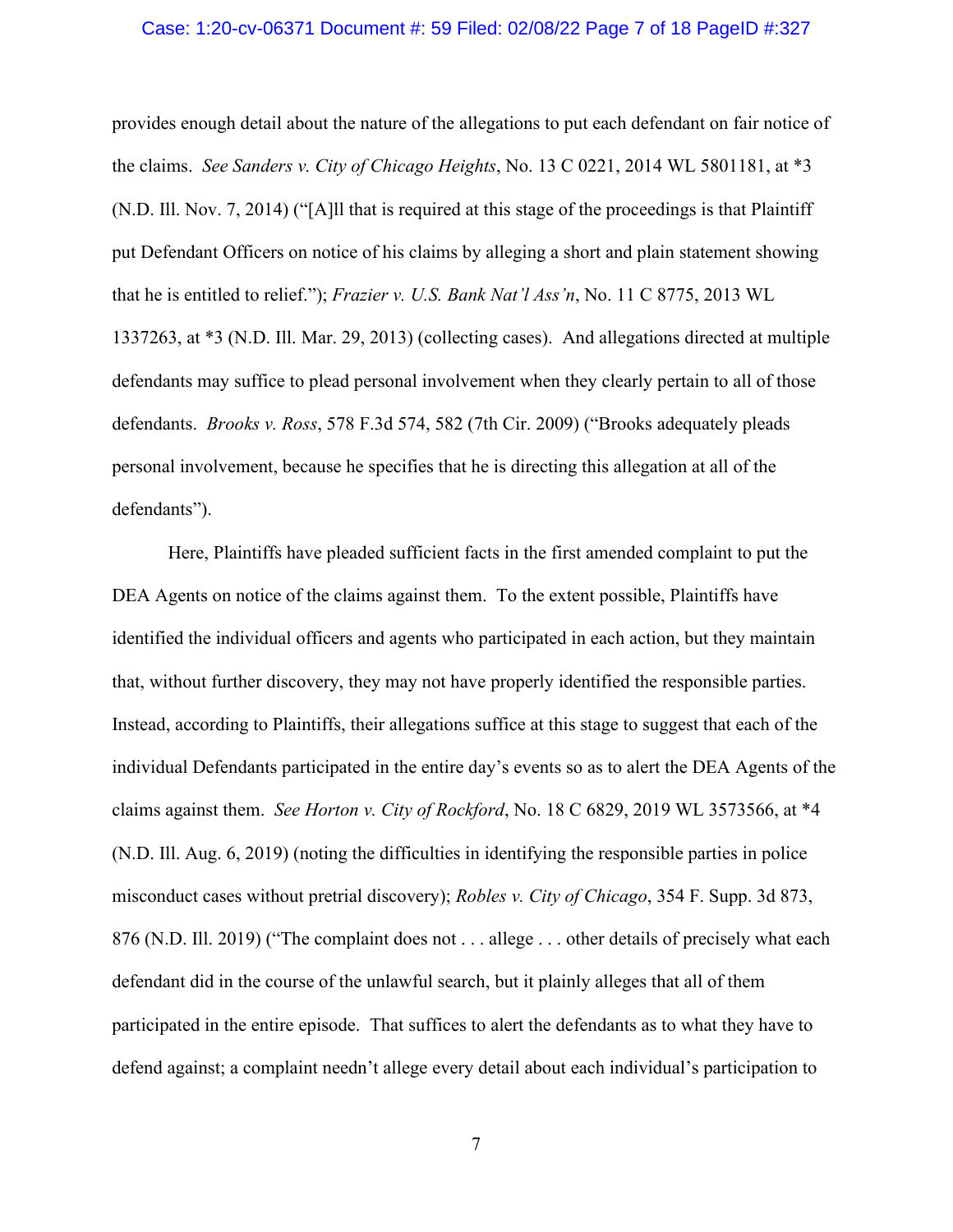#### Case: 1:20-cv-06371 Document #: 59 Filed: 02/08/22 Page 8 of 18 PageID #:328

plausibly allege their involvement or to put them on notice of the nature of the claim."). The Court agrees with Plaintiffs that the first amended complaint sufficiently places the DEA Agents on notice of Plaintiffs' claims that they conspired with the other officers and together illegally searched the Sebring, Durango, and Plaintiffs' home, seized Plaintiffs without probable cause, and used excessive force against Plaintiffs. *See Robles*, 354 F. Supp. 3d at 876 ("This is not a scenario where numerous unaffiliated officers arrive at a scene independently and then engage based on an ad hoc assignment or on their own initiative; in such cases, it may be less clear as to which officers personally participated in the challenged conduct. The defendants here are alleged to have operated as a coordinated unit working to pull off a common objective and the complaint plainly alleges that all of the defendants participated in the challenged conduct namely, the unlawful search (and the conspiracy to conduct it)."). To the extent Plaintiffs refer to the individual Defendants collectively, they do so because they direct their allegations at all Defendants. *Brooks*, 578 F.3d at 582. While Plaintiffs will ultimately have to demonstrate each of the DEA Agents' personal involvement, they have met the pleading requirements despite at times engaging in group pleading. *See Kuri v. City of Chicago*, No. 13 C 1653, 2014 WL 114283, at \*7 (N.D. Ill. Jan. 10, 2014) (plaintiff allowed to direct allegation at multiple defendants at pleading stage where plaintiff may not be aware of "which individual committed which parts of the alleged misconduct before the benefit of discovery"); *Koh*, 2013 WL 5348326, at \*5 (noting that plaintiffs "must eventually tie particular officers to particular injuries to survive summary judgment").

### **III. Qualified Immunity**

The DEA Agents next argue that qualified immunity protects them from liability for their actions in assisting in the felony traffic stop and related searches. "Qualified immunity attaches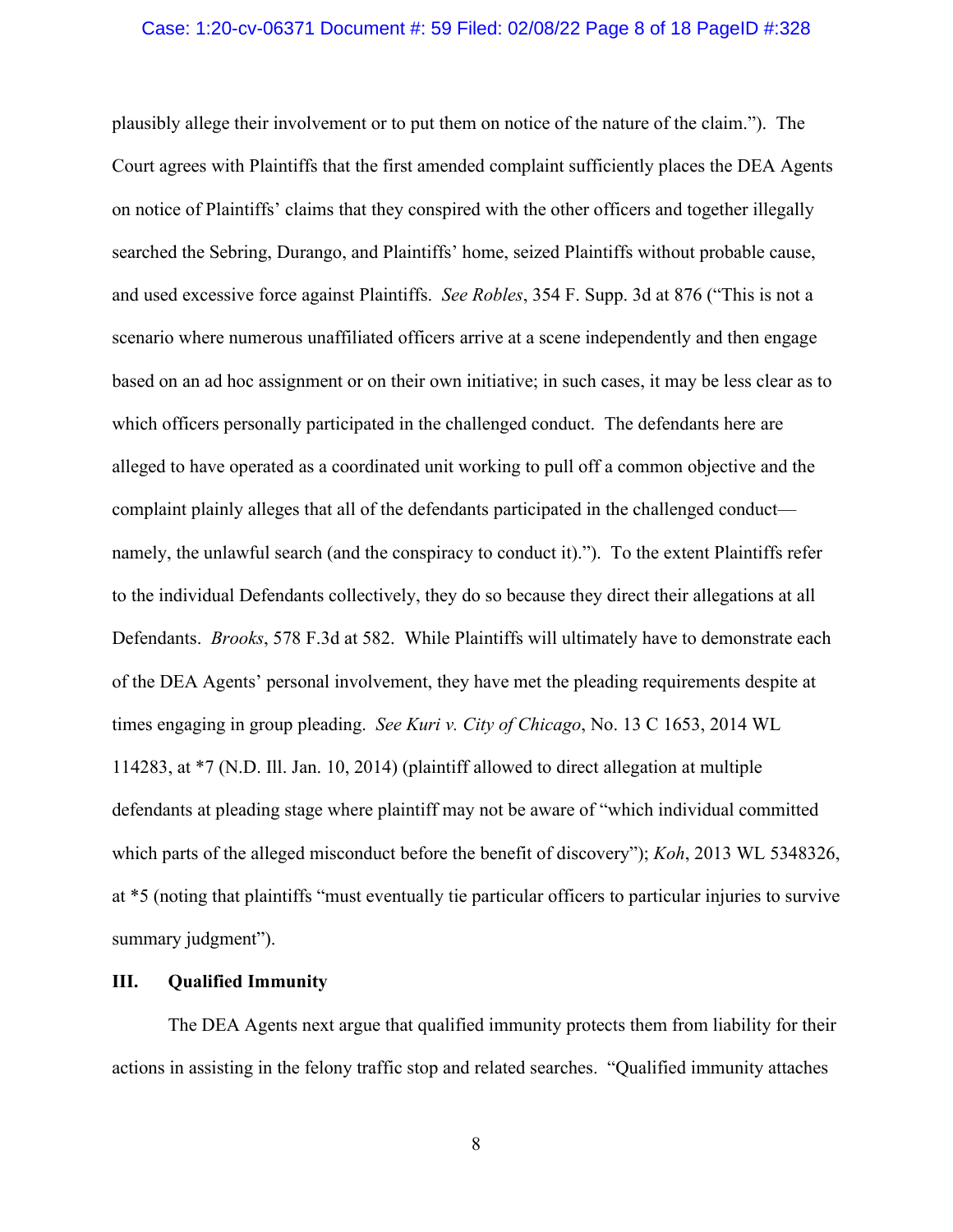#### Case: 1:20-cv-06371 Document #: 59 Filed: 02/08/22 Page 9 of 18 PageID #:329

when an official's conduct does not violate clearly established statutory or constitutional rights of which a reasonable person would have known." *White v. Pauly*, --- U.S. ----, 137 S. Ct. 548, 551 (2017) (citation omitted) (internal quotation marks omitted). "In other words, qualified immunity shields from liability police officers who act in ways they reasonably believe to be lawful." *Ewell v. Toney*, 853 F.3d 911, 919 (7th Cir. 2017) (quoting *Jewett v. Anders*, 521 F.3d 818, 822 (7th Cir. 2008)) (internal quotation marks omitted). At the motion to dismiss stage, to overcome an assertion of qualified immunity, Plaintiffs must have alleged a violation of a statutory or constitutional right that was clearly established at the time of the violation so that a reasonable officer would have known of the unlawfulness of his conduct. *Hanson v. LeVan*, 967 F.3d 584, 592 (7th Cir. 2020). "Because a qualified immunity defense so closely depends 'on the facts of the case,' a 'complaint is generally not dismissed under Rule 12(b)(6) on qualified immunity grounds.'" *Reed v. Palmer*, 906 F.3d 540, 548 (7th Cir. 2018) (citation omitted); *see also Ewell*, 853 F.3d at 920 ("[Q]ualified immunity is sometimes a factual question better reserved for summary judgment.").

#### **A. Claims Requiring Probable Cause**

Here, Plaintiffs argue that the individual Defendants, including the DEA Agents, violated the Fourth Amendment by searching the Sebring and Durango and stopping and seizing them without probable cause, or, alternatively, by failing to intervene in these constitutional violations. "When the constitutionality of an action depends on the existence of probable cause, the officer must have had 'arguable probable cause' for qualified immunity to attach." *Bruce v. Guernsey*, 777 F.3d 872, 878 (7th Cir. 2015) (quoting *Humphrey v. Staszak*, 148 F.3d 719, 725 (7th Cir. 1998)). "Thus, even when an officer lacks probable cause, he is still entitled to qualified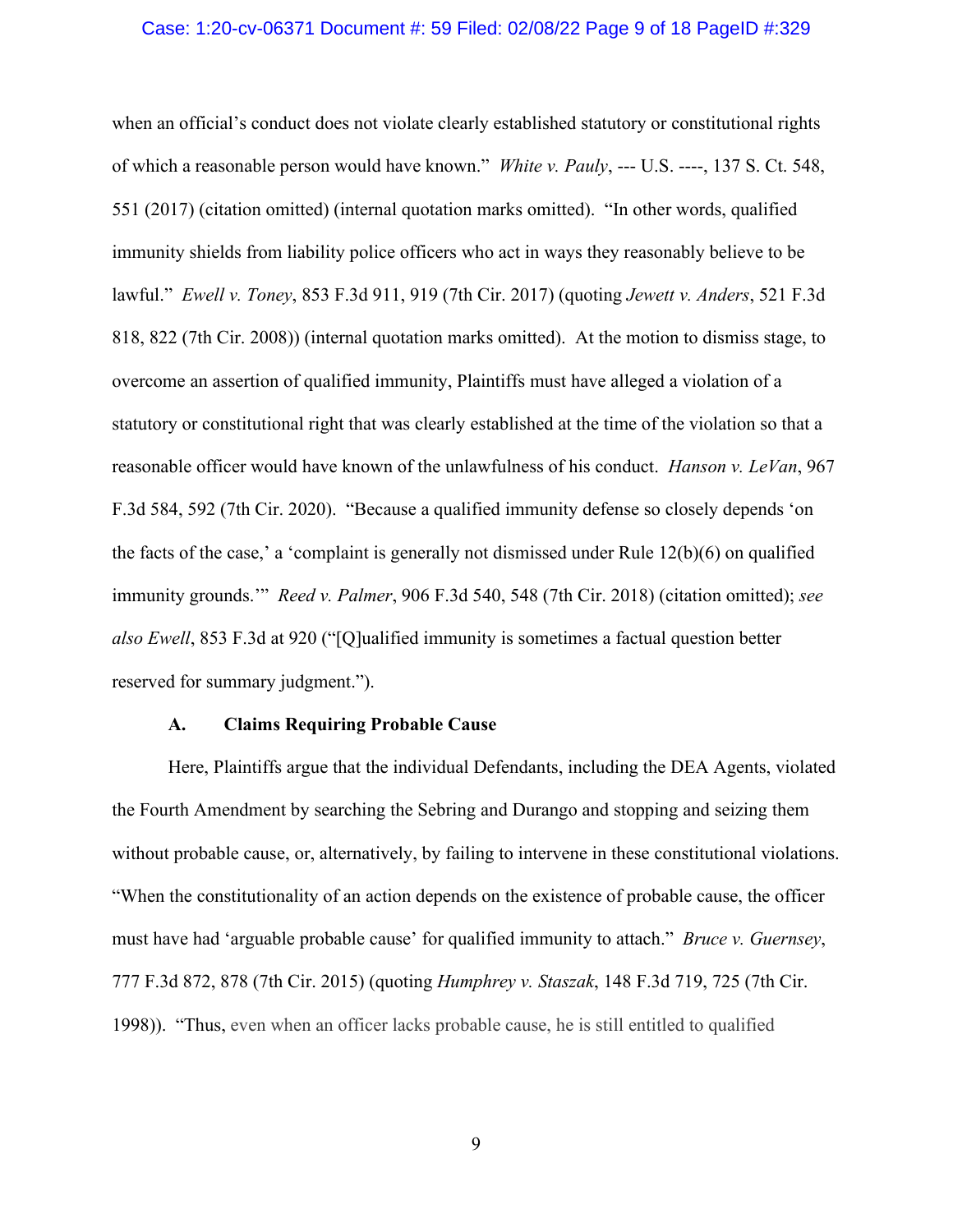#### Case: 1:20-cv-06371 Document #: 59 Filed: 02/08/22 Page 10 of 18 PageID #:330

immunity when a reasonable officer 'could have reasonably believed that probable cause existed in light of well-established law.'" *Id.* (quoting *Humphrey*, 148 F.3d at 725).

The DEA Agents argue that no plausible basis exists to infer that they knew that the K-9 dog sniff of the Sebring did not indicate a positive alert for drugs. They contend that Plaintiffs only speculate as to the presence of an unidentified DEA Agent during the dog sniff of the Sebring, meaning that one cannot infer that the DEA Agents obtained any knowledge that the dog's behavior did not indicate a positive alert. Consequently, they maintain that they cannot be held liable for any alleged constitutional violations based on the lack of probable cause because they reasonably believed that probable cause existed for all of their subsequent actions based on the positive alert. *See United States v. Washburn*, 383 F.3d 638, 643 (7th Cir. 2004) ("[A] positive alert by a trained drug dog gives rise to probable cause to search a vehicle.").

But in making this argument, the DEA Agents ignore Plaintiffs' allegations in favor of their own version of events. Plaintiffs allege that the K-9 police dog did not provide a positive alert for drugs on the Sebring, that at least one DEA agent may have been present for the dog sniff, and that Klamer, Dildine, Lamanna, and that DEA Agent all knew that the dog sniff did not provide probable cause to tow the Sebring. Plaintiffs also allege that the positive alert served as the basis for the later stop of Plaintiffs in the Durango and that all of the individual Defendants, including the DEA Agents, knew that no such probable cause existed.

"[W]here a police officer makes an arrest on the basis of oral statements by fellow officers, an officer will be entitled to qualified immunity from liability in a civil rights suit for unlawful arrest provided it was objectively reasonable for him to believe, on the basis of the statements, that probable cause for the arrest existed." *Duran v. Sirgedas*, 240 F. App'x 104, 115 (7th Cir. 2007) (quoting *Rogers v. Powell*, 120 F.3d 446, 455 (3d Cir. 1997)). Even assuming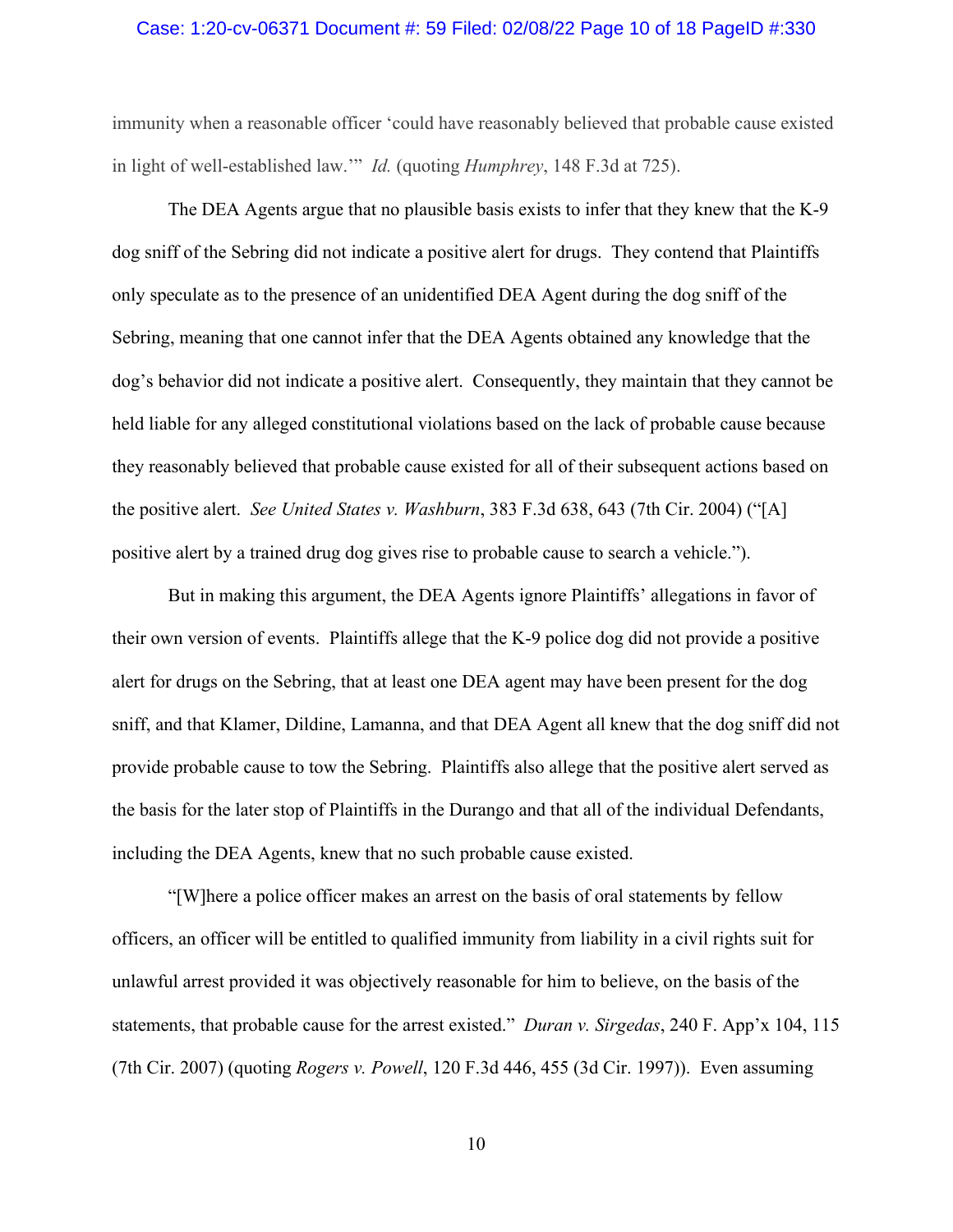#### Case: 1:20-cv-06371 Document #: 59 Filed: 02/08/22 Page 11 of 18 PageID #:331

that the DEA Agents did not witness the dog sniff, in order for the DEA Agents to have relied on information from another officer to justify their actions, "the officer providing the information or the agency for which he works—must have facts supporting the level of suspicion required." *United States v. Williams*, 627 F.3d 247, 252 (7th Cir. 2010). Here, given Plaintiffs' allegations, the Court can draw the inference that a reasonable officer in the DEA Agents' position could not have in good faith relied on information about a positive dog sniff as a basis for probable cause. *See McCullough v. Hanley*, No. 17 C 50116, 2018 WL 3496093, at \*9 (N.D. Ill. July 20, 2018) ("While it is true that the collective knowledge doctrine permits law enforcement officers to act upon information provided by other officers of which they have no personal knowledge, it does not apply where, as alleged here, the officer knows the conveyed information is false."); *cf. Bishop v. White*, No. 16 C 6040, 2019 WL 5550576, at \*3 (N.D. Ill. Oct. 28, 2019) (finding plaintiff had not sufficiently pleaded several officers' knowledge that no probable cause existed where he had "not allege<sup>[d]</sup> even conclusorily that the other defendants took action with any reason to doubt that plaintiff had discharged a firearm or otherwise committed a crime," with the allegations instead suggesting that the officers had "acted in reasonable reliance on" the word of the officers present at the scene); *Graham v. Blair*, No. 10-CV-772, 2011 WL 6888528, at \*6 (S.D. Ill. Dec. 28, 2011) ("[I]f there are no circumstances that would lead a reasonable officer in the defendant's position to believe the officer directing the seizure cannot be trusted to assess probable cause, the defendant can rely on the lead officer in good faith and be accorded qualified immunity for any unlawful arrest."). Thus, qualified immunity does not protect the DEA Agents from liability for their subsequent actions in seizing Plaintiffs or searching the Sebring or Durango at this stage.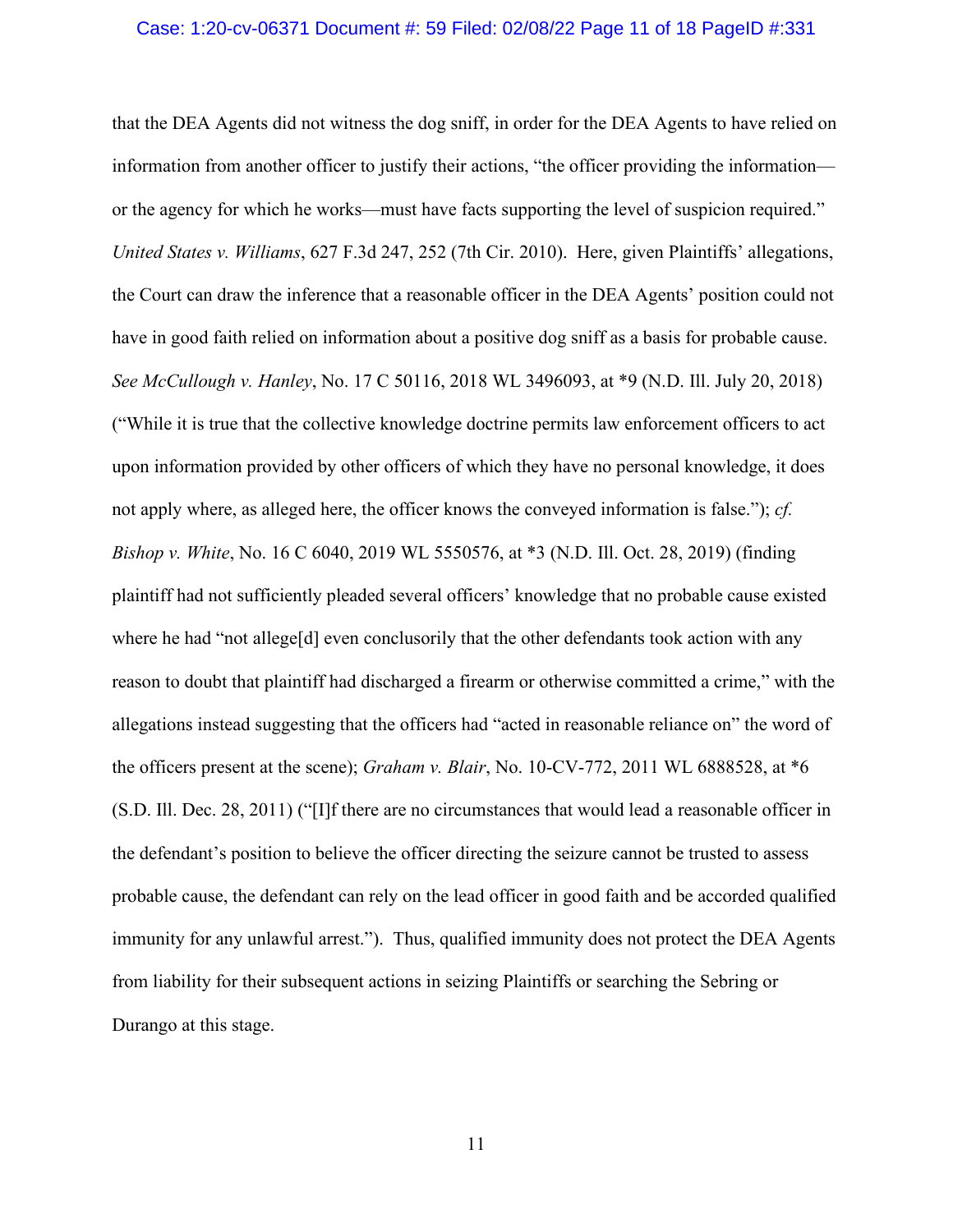#### **B. Excessive Force Claim**

Next, the DEA Agents argue that qualified immunity protects them from Plaintiffs' excessive force claim. The Fourth Amendment's prohibition on unreasonable seizures limits an officer's use of force during an arrest, and the Court reviews the totality of the circumstances and "engage[s] in 'a careful balancing of the nature and quality of the intrusion on the individual's Fourth Amendment interests against the countervailing governmental interests at stake." *Weinmann v. McClone*, 787 F.3d 444, 448 (7th Cir. 2015) (quoting *Graham v. Connor*, 490 U.S. 386, 395, 396 (1989)). When balancing these competing factors, the Court considers "the facts and circumstances of each particular case, including the severity of the crime at issue, whether the suspect poses an immediate threat to the safety of the officers or others, and whether he is actively resisting arrest or attempting to evade arrest by flight." *Id.* (quoting *Graham*, 490 U.S. at 396). The Court evaluates reasonableness from the "perspective of a reasonable officer on the scene" and not with "20/20" hindsight. *Graham*, 490 U.S. at 396. "An officer's use of force is unreasonable if, judging from the totality of the circumstances at the time of the arrest, the officer uses greater force than was reasonably necessary to effectuate the arrest." *Phillips v. Cmty. Ins. Corp.*, 678 F.3d 513, 519 (7th Cir. 2012).

The DEA Agents contend that because they believed that Plaintiffs were involved in drug trafficking, they could protect themselves during the traffic stop by displaying their weapons and determining the appropriate level of force. *See Baird v. Renbarger*, 576 F.3d 340, 342 (7th Cir. 2009) ("[C]ourts give considerable leeway to law enforcement officers' assessments about the appropriate use of force in dangerous situations."); *Williams v. City of Champaign*, 524 F.3d 826, 828 (7th Cir. 2008) ("[I]f you are a police officer with reason to believe there may be an armed robber in a van you approach with utmost caution, which may include pointing a gun at the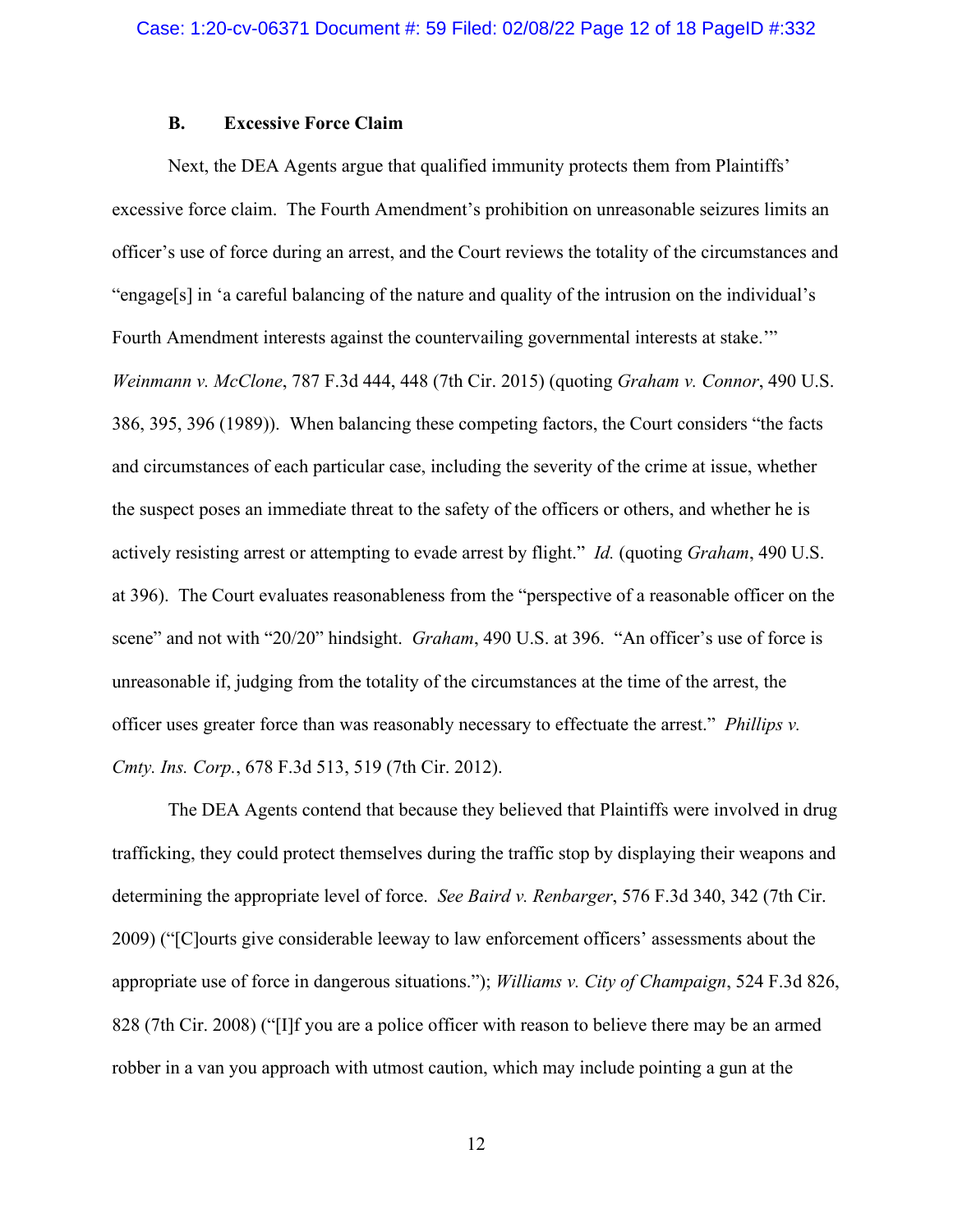### Case: 1:20-cv-06371 Document #: 59 Filed: 02/08/22 Page 13 of 18 PageID #:333

occupants."). But as the Court already discussed, the first amended complaint sufficiently alleges that the DEA Agents did not have probable cause to support the traffic stop or the seizure of Plaintiffs. Thus, the Court must consider whether the DEA Agents' actions—pointing their weapons at Plaintiffs and aggressively threatening to shoot them despite having no probable cause to stop and seize Plaintiffs, Plaintiffs posing no threat, and J.S. being a minor—violated clearly established law. [3](#page-12-0)

The Seventh Circuit has recognized that "gun pointing when an individual presents no danger is unreasonable and violates the Fourth Amendment." *Baird*, 576 F.3d at 345; *see also Jacobs v. City of Chicago*, 215 F.3d 758, 773–74 (7th Cir. 2000) ("[A]t the time the Defendant Officers entered Jacobs' apartment, they do not appear to have had probable cause to suspect Jacobs had committed any crime or to believe that any criminal activity was being conducted in Jacobs' apartment. Taking these facts as true, it appears that the Defendant Officers' use of force against Jacobs while executing an allegedly illegal search of his home and an allegedly unlawful seizure of his person was out of proportion to any danger that Jacobs could possibly have posed to the officers or any other member of the community."). And in a strikingly similar situation, the Seventh Circuit concluded that pointing a gun at a nine year old during a search and threatening to pull the trigger on him was "objectively unreasonable." *McDonald v. Haskins*, 966 F.2d 292, 294–95 (7th Cir. 1992) ("It should have been obvious to Haskins that his threat of deadly force—holding a gun to the head of a 9-year-old and threatening to pull the trigger—was

<span id="page-12-0"></span><sup>3</sup> Plaintiffs do not appear to base their excessive force claims on the fact that the DEA Agents placed Edward Sr. and Edward Jr. in handcuffs or that the DEA Agents yelled and swore at them, neither of which would support an excessive force claim. *See Norman v. City of Lake Station*, 845 F. App'x 459, 461 (7th Cir. 2021) (no excessive force claim where the plaintiff complained only about the use of handcuffs, not the manner in which they were applied); *Archer v. Chisholm*, 870 F.3d 603, 618 (7th Cir. 2017) ("Apprehension that the police *might* do something falls short of a showing that they actually did use objectively abusive tactics. We take Archer at her word that the officers' demeanor was rude and that they were disrespectful, but the Supreme Court has never held that the Fourth Amendment protects against those problems.").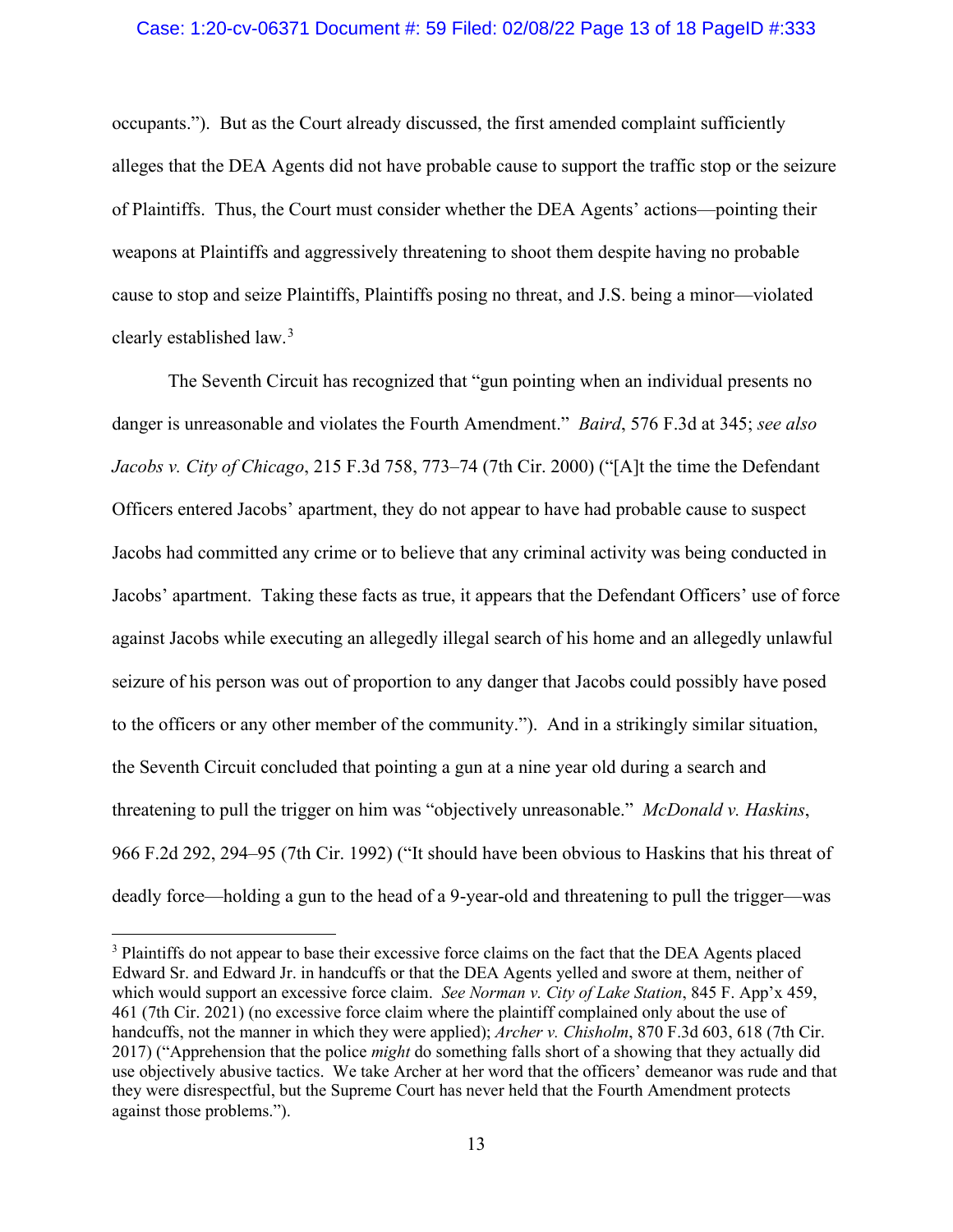#### Case: 1:20-cv-06371 Document #: 59 Filed: 02/08/22 Page 14 of 18 PageID #:334

objectively unreasonable given the alleged absence of any danger to Haskins or other officers at the scene and the fact that the victim, a child, was neither a suspect nor attempting to evade the officers or posing any other threat."). Given Plaintiffs' allegations that the DEA Agents had no basis to stop Plaintiffs' car or reason to believe that they posed a threat to the officers, and that Plaintiffs complied with the DEA Agents' orders, the Court cannot conclude that qualified immunity protects the DEA Agents from Plaintiffs' excessive force claims. *See Baird*, 576 F.3d at 347 (qualified immunity did not apply where "a reasonable jury could find that Renbarger violated the plaintiffs' clearly established right to be free from excessive force when he seized and held them by pointing his firearm at them when there was no hint of danger"); *Jacobs*, 215 F.3d at 774 ("Under existing Seventh Circuit and Supreme Court precedent at the time the use of force occurred in this case, it appears to be clearly unreasonable for the Defendant Officers to have pointed a loaded weapon at Jacobs for an extended period of time when they allegedly had no reason to suspect that he was a dangerous criminal, or indeed that he had committed any crime at all, Jacobs was unarmed, and when Jacobs had done nothing either to attempt to evade the officers or to interfere with the execution of their duties."); *Cruz v. City of Chicago*, No. 20 cv-250, 2021 WL 2645558, at \*6 (N.D. Ill. June 28, 2021) ("[T]here needs to be a reason for pointing a lethal weapon at someone. Otherwise, a person enjoys a clearly established right not to be held at gunpoint.").

#### **C. Search of Plaintiffs' Home**

"A warrantless entry into a private home constitutes a search and presumptively is unreasonable under the Fourth Amendment." *Leaf v. Shelnutt*, 400 F.3d 1070, 1081 (7th Cir. 2005). But "[c]onsent is a well-recognized exception to the Fourth Amendment's warrant requirement." *United States v. Jones*, 22 F.4th 667, 675 (7th Cir. 2022). In the first amended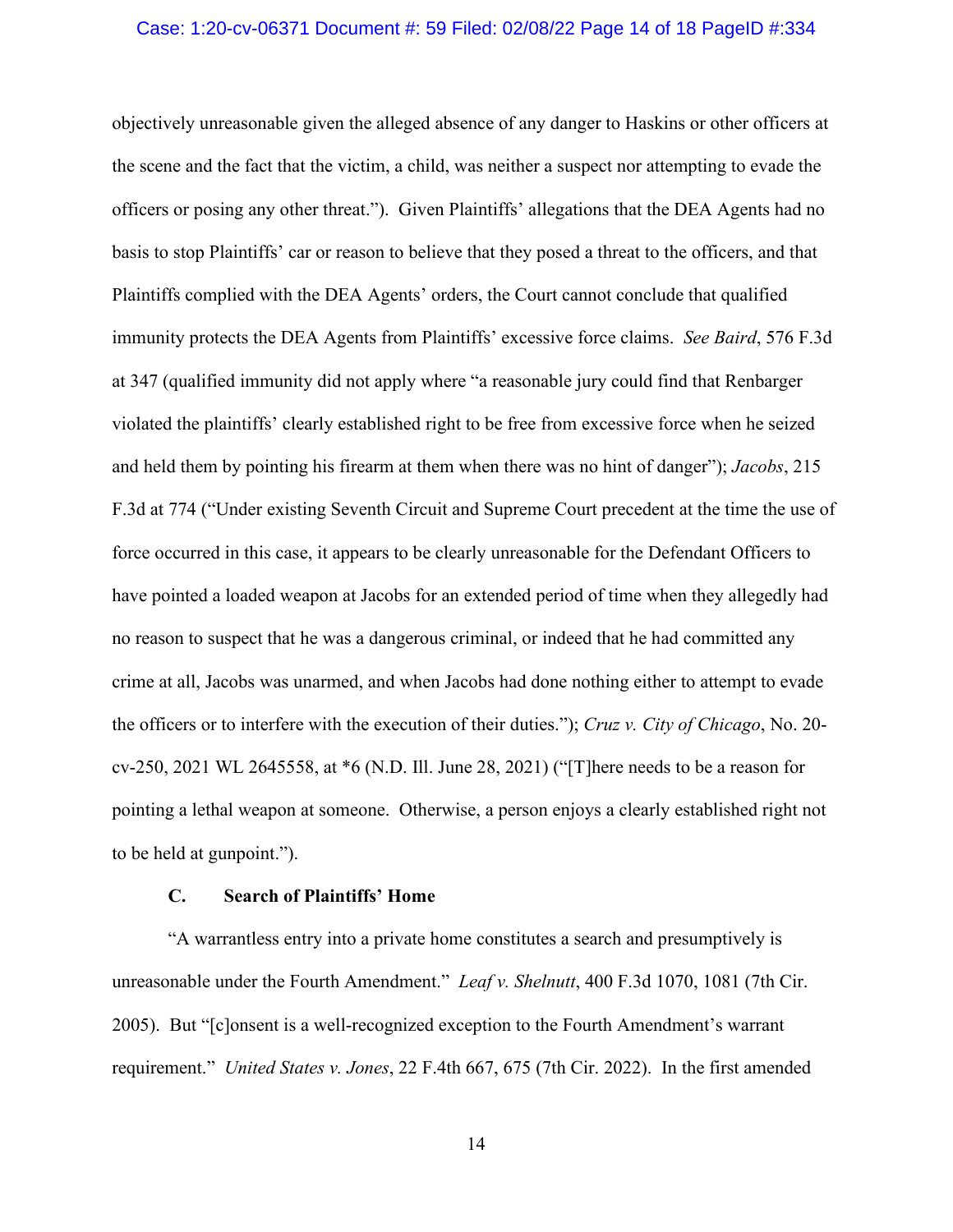#### Case: 1:20-cv-06371 Document #: 59 Filed: 02/08/22 Page 15 of 18 PageID #:335

complaint, Plaintiffs allege that McDonald, one of the DEA Agents, coerced Edward Sr. into signing a consent form for the search of his home and vehicles. Plaintiffs also maintain that Edward Sr.'s consent could not be valid because he was illegally detained at the time he signed the form. Plaintiffs further allege that the DEA Agents searched their home prior to obtaining Edward Sr.'s consent and that the search exceeded the scope of the consent form because it only authorized DEA Agents to conduct the search but other agencies and individuals also participated in it. The DEA Agents argue that qualified immunity nonetheless protects them from Plaintiffs' claims based on these allegations.

First, the DEA Agents argue that qualified immunity applies because, even assuming that Edward Sr. signed the consent form after the search occurred, the first amended complaint does not include allegations that any of the DEA Agents knew that Edward Sr. had not consented before they searched the house and so they could have reasonably believed in the legitimacy of their actions. But the DEA Agents again ignore Plaintiffs' allegations, in this case that McDonald's request that Edward Sr. sign the consent form amounted to an "after-the-fact covering up of the illegal searches," Doc. 22 ¶ 67, and that the DEA Agents knew that they illegally searched the home, *id.* ¶ 92. Thus, the first amended complaint plausibly alleges that the DEA Agents could not have reasonably believed that they had obtained consent to search Plaintiffs' home, and so the Court cannot find that qualified immunity applies to this aspect of Plaintiffs' illegal search claim at the pleading stage.

Next, the DEA Agents appear to argue that Plaintiffs' allegations concerning whether the scope of the search exceeded Edward Sr.'s consent do not apply to them because Plaintiffs admit that the consent form authorized the DEA Agents to search the home. An individual may limit the scope of their consent to a search, and determining whether the search exceeded the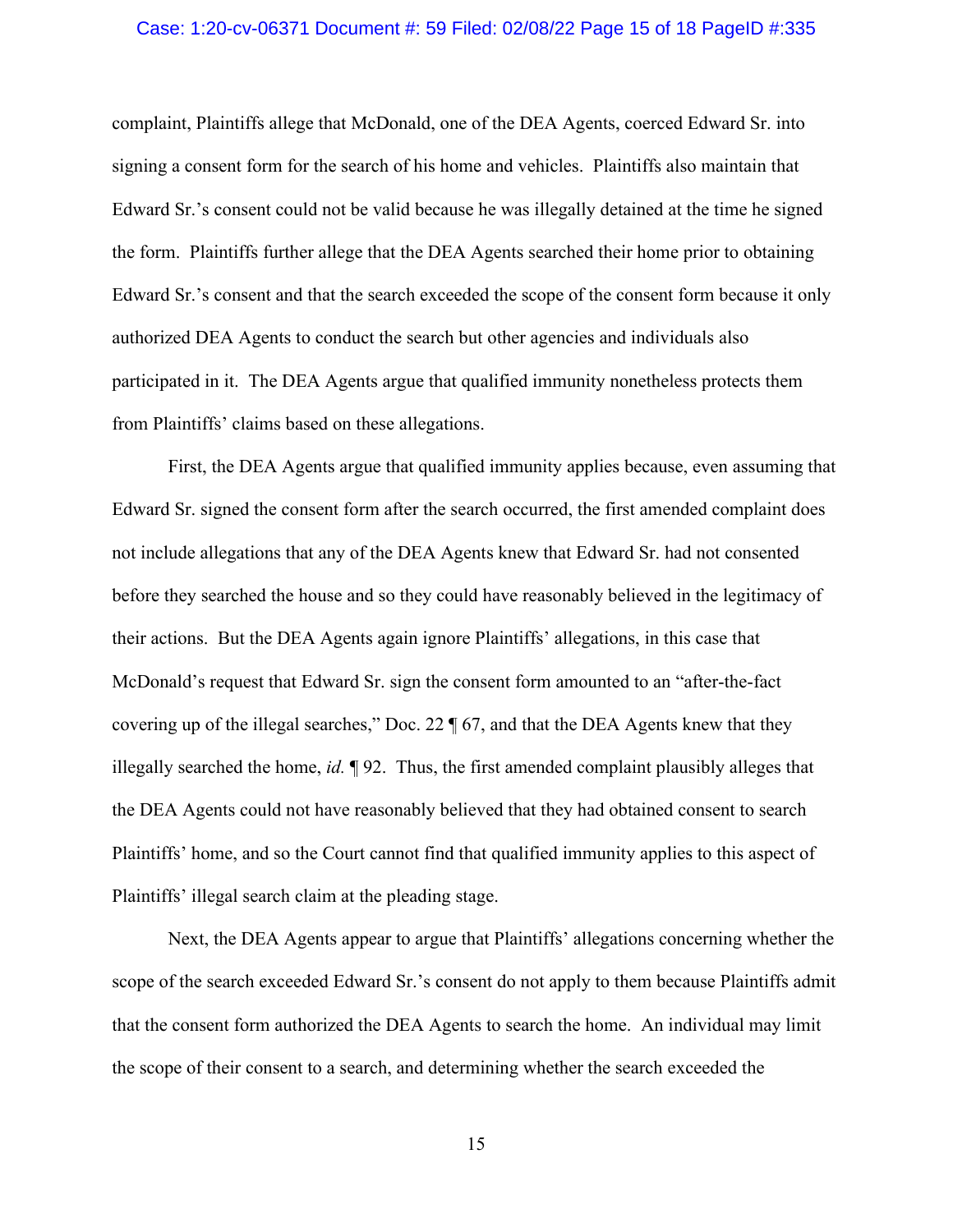#### Case: 1:20-cv-06371 Document #: 59 Filed: 02/08/22 Page 16 of 18 PageID #:336

authorized scope involves a question of fact. *Thurman*, 889 F.3d at 367–68. The Court considers what "the typical reasonable person [would] have understood by the exchange between the officer and the suspect," with relevant factors including the individual's "behavior, the purpose of the search, and any show of force." *Id.* (citations omitted). Here, as Plaintiffs point out, they allege that the DEA Agents knowingly allowed the search to go beyond Edward Sr.'s consent. Although the facts may show otherwise, at this stage, the Court cannot conclude that this aspect of Plaintiffs' illegal search claim does not implicate the DEA Agents.

Finally, the DEA Agents argue that qualified immunity bars any claim that they coerced Edward Sr. into signing the consent form. To be valid, an individual's consent to search must be voluntary and "not coerced, by explicit or implicit means, by implied threat or covert force." *Id.*  at 367 (quoting *Schneckloth v. Bustamonte*, 412 U.S. 218, 228 (1973)). The voluntariness of consent is a factual question based on the totality of circumstances, considering "(1) the age, education, and intelligence of the defendant; (2) whether he was advised of his constitutional rights; (3) how long he was detained before consenting; (4) whether he consented immediately or was prompted by repeated requests; (5) whether physical coercion was used; and (6) whether he was in custody when he consented." *Id.* "[C]onsent given during an illegal detention is presumptively invalid." *United States v. Johnson*, 427 F.3d 1053, 1056 (7th Cir. 2005). The presumption may be rebutted, however, with the Court considering "(1) the time elapsed between the illegal conduct and the discovery of the evidence; (2) the existence of intervening circumstances; and (3) the nature of the official misconduct." *Id.* The DEA Agents first contend that Plaintiffs' allegations do not amount to coercion, but that remains a factual dispute inappropriate for resolution at the motion to dismiss stage, particularly given the presumption of invalidity based on Plaintiffs' alleged illegal detention. *Id.* The DEA Agents further contend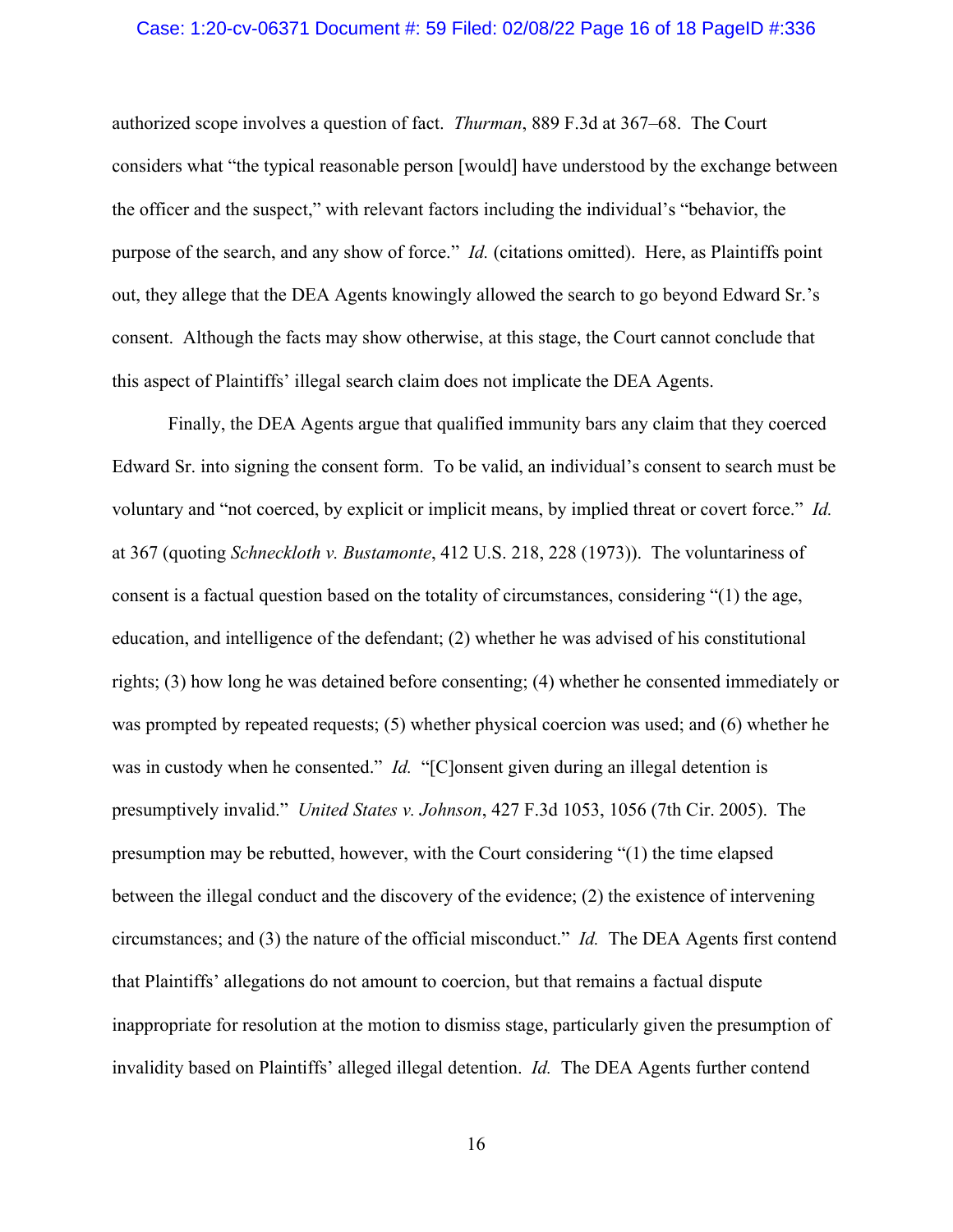#### Case: 1:20-cv-06371 Document #: 59 Filed: 02/08/22 Page 17 of 18 PageID #:337

that, when McDonald told Edward Sr. that if he did not sign the consent form, officers and agents would hold him and Edward Jr. overnight, McDonald could not have known that such a statement violates clearly established law. But taking as true Plaintiffs' allegations that the DEA Agents knew that they had no basis to detain Plaintiffs or search the house, McDonald and the other DEA Agents should have known that making such a baseless threat would render any consent they obtained from Edward Sr. involuntary. *See Antonelli v. Sherrow*, 246 F. App'x 381, 384 (7th Cir. 2007) ("[A] threat to obtain a search warrant does not render consent involuntary unless the threat is baseless or not genuine."). Therefore, at this stage, qualified immunity does not protect the DEA Agents from Plaintiffs' claims concerning the search of their home.

### **IV. Conspiracy Allegations**

Finally, the DEA Agents argue that Plaintiffs have failed to sufficiently allege that the DEA Agents conspired with the other named officers to deprive Plaintiffs of their constitutional rights.<sup>[4](#page-16-0)</sup> To support conspiracy liability, Plaintiffs must allege that "(1) the individuals reached an agreement to deprive [Plaintiffs] of [their] constitutional rights, and (2) overt acts in furtherance actually deprived [Plaintiffs] of those rights." *Beaman v. Freesmeyer*, 776 F.3d 500, [5](#page-16-1)10 (7th Cir. 2015).<sup>5</sup> The DEA Agents argue that Plaintiffs have only included conclusory allegations of an agreement and the fact that they participated in related searches with officers

<span id="page-16-0"></span><sup>&</sup>lt;sup>4</sup> The Court understands the DEA Agents to argue that Plaintiffs' allegations do not sufficiently state a claim, not that qualified immunity applies to the conspiracy allegations, and so does not address qualified immunity with respect to the conspiracy claim.

<span id="page-16-1"></span><sup>5</sup> Although *Beaman* involved a conspiracy claim under § 1983, the DEA Agents do not argue that a claim for conspiracy is not cognizable under *Bivens* and so the Court looks to § 1983 in addressing their arguments concerning the conspiracy claim. *See Bieneman v. City of Chicago*, 864 F.3d 463, 469 (7th Cir. 1988) ("Actions under § 1983 and those under the principal fount of direct suits, *Bivens v. Six Unknown Named Agents*, 403 U.S. 388 (1971), are identical save for the replacement of a state actor (§ 1983) by a federal actor (*Bivens*).").